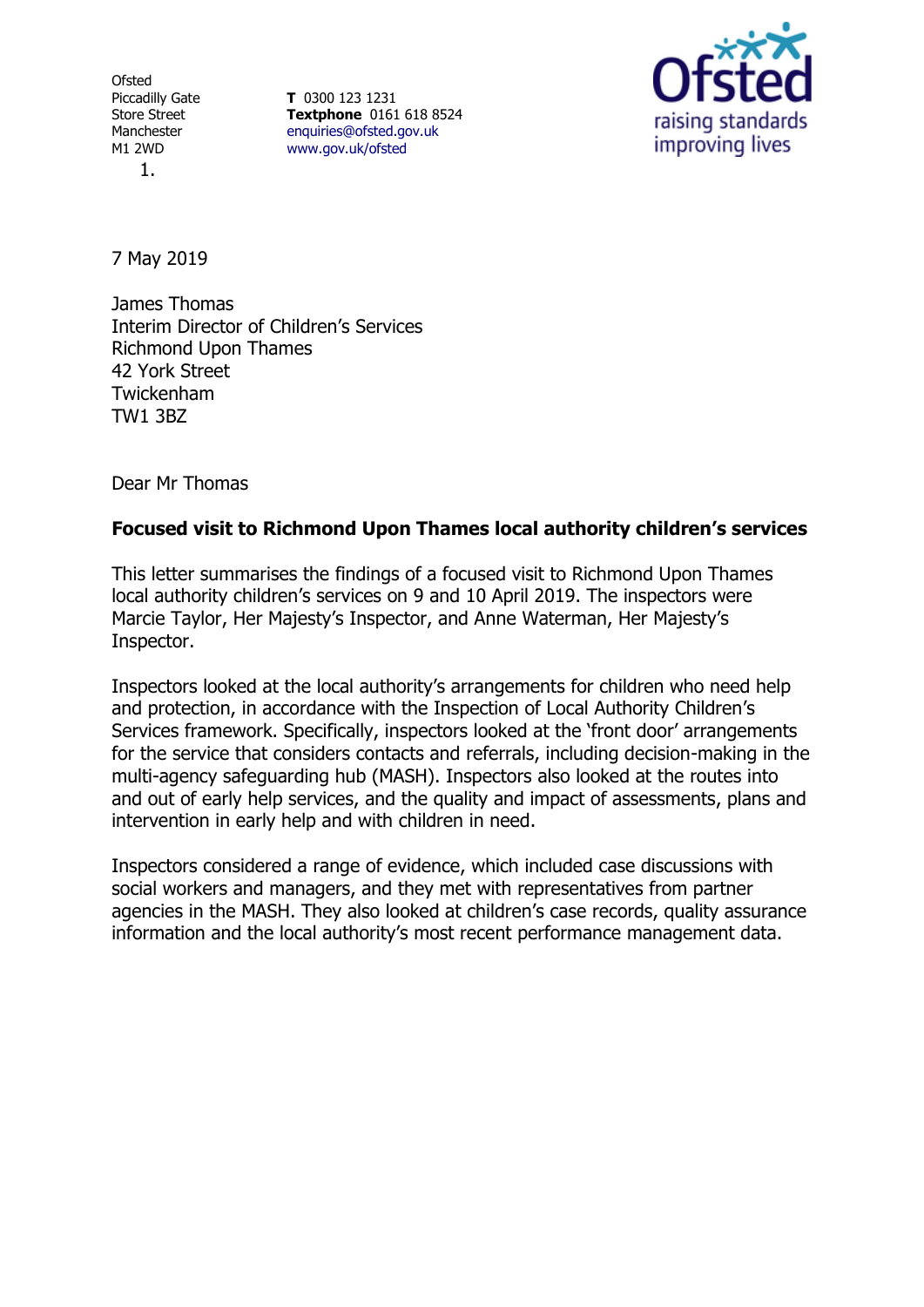

## **Overview**

Referral routes into the single point of access (SPA) and the MASH are well established and effective, as was the case when the local authority was last inspected in 2017. Effective multi-agency engagement and partners' contributions lead to timely and proportionate responses to the risks identified at the time of referral. When children's needs do not meet the threshold for statutory services, a range of options are considered, including referral to the family support service for an assessment of their needs. This leads to timely and effective help and support in most cases. The local authority's model of social work practice is fully embedded, and this is demonstrated in assessments and plans and, increasingly, in supervision. This enables practice to be consistent in quality and impact across the services and the locality 'clusters'.

Social workers are supported and supervised regularly and effectively so that plans progress in a timely way. In most cases, experienced managers provide and record a clear rationale for decisions in children's case records. Children are offered effective help from a wide range of early help services. Senior managers have already identified that early help assessments need to improve in the identification and analysis of presenting needs and risk, in order to inform support plans. When risks escalate or reduce, appropriate action is taken to ensure that children and families receive proportionate help and support. More work is needed to understand, evaluate and maximise the impact of this work on improving children's experiences and outcomes.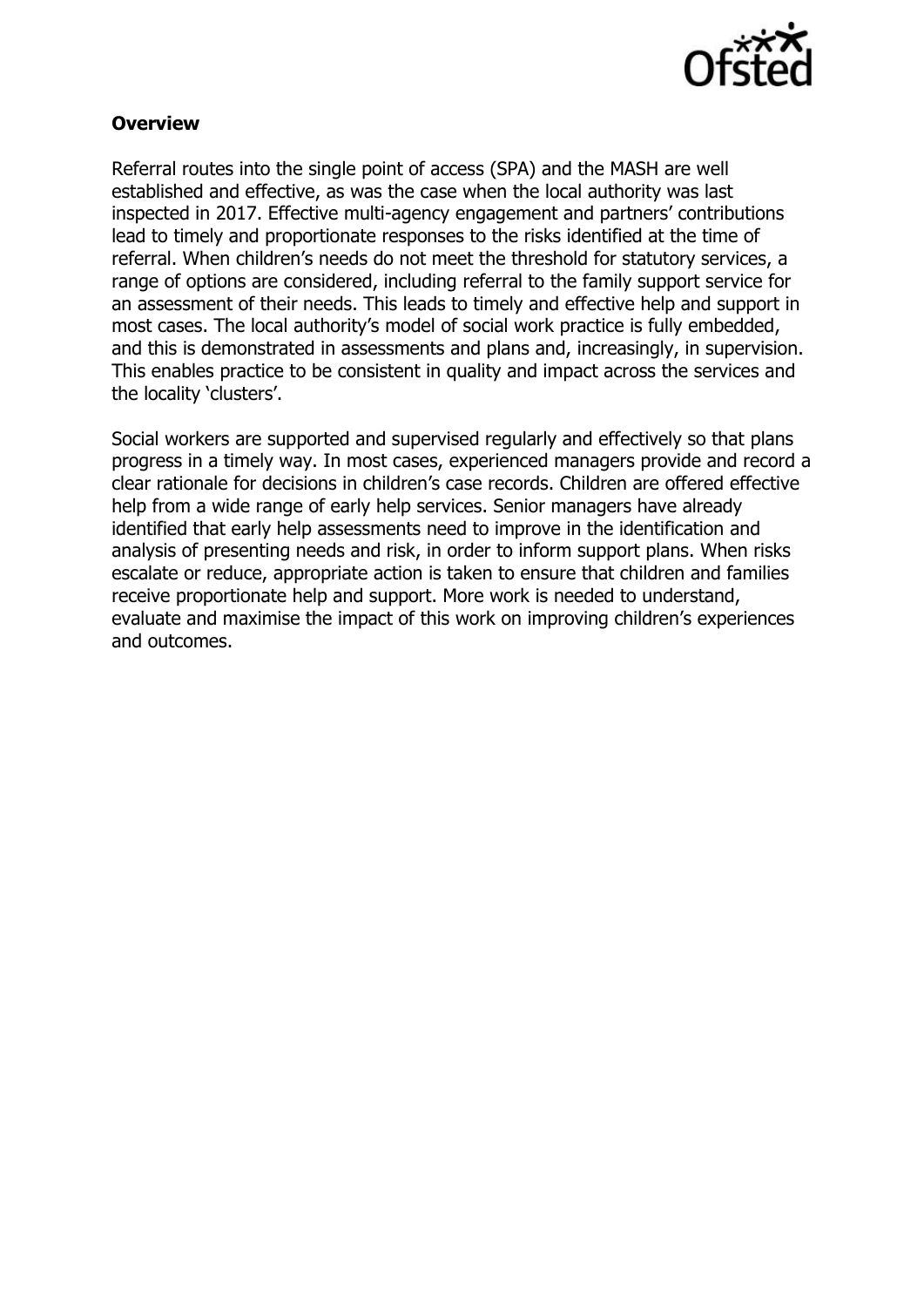

## **What needs to improve in this area of practice**

- The identification of needs and the analysis of risk in early help assessments.
- The understanding and evaluation of the experiences of children and families, and the subsequent coordination and impact of early help and support in improving outcomes.

## **Findings**

- Thresholds of need are clearly understood by staff and partner agencies and they are consistently applied. Professionals know how to access support through the SPA, and referrals for early help and children's social care are progressed quickly according to need.
- Professionals appropriately discuss known presenting risks at the daily MASH meeting and identify where further information is required. The co-location of professionals increases dialogue between partners and leads to timely multiagency decisions. Police representatives in the MASH are working with their colleagues to improve the focus on children in police notifications.
- Child and adolescent mental health services (CAMHS) clinicians in the MASH review all referrals in relation to children's emotional well-being, ensuring that children with significant mental health needs receive a timely and appropriate response.
- When the threshold for statutory services is not met, referrals and assessments for family support are progressed quickly to identify children's needs. The relevant professional network from the locality forms a 'team around the child' within three geographical 'clusters'. Senior managers and partner agencies are undertaking a review of early help provision to clarify and strengthen multi-agency collaboration and contribution, and to enhance the role and extend the number of agencies becoming lead professionals for early help.
- Assessments for early help support identify needs appropriately. However, the identification and analysis of risk are not sufficiently prominent in the assessments to fully inform plans.
- There is a wide range of accessible, locality-based early help services available to children and families in Richmond. These include a family support 'coach', who provides direct work to increase the resilience and confidence of parents who have previously had children adopted, and separate groups for perpetrators and victims of domestic violence. Senior managers recognise that they need to improve the coordination of early help support to maximise resources and increase effectiveness, alongside developing a better understanding of children's experiences.